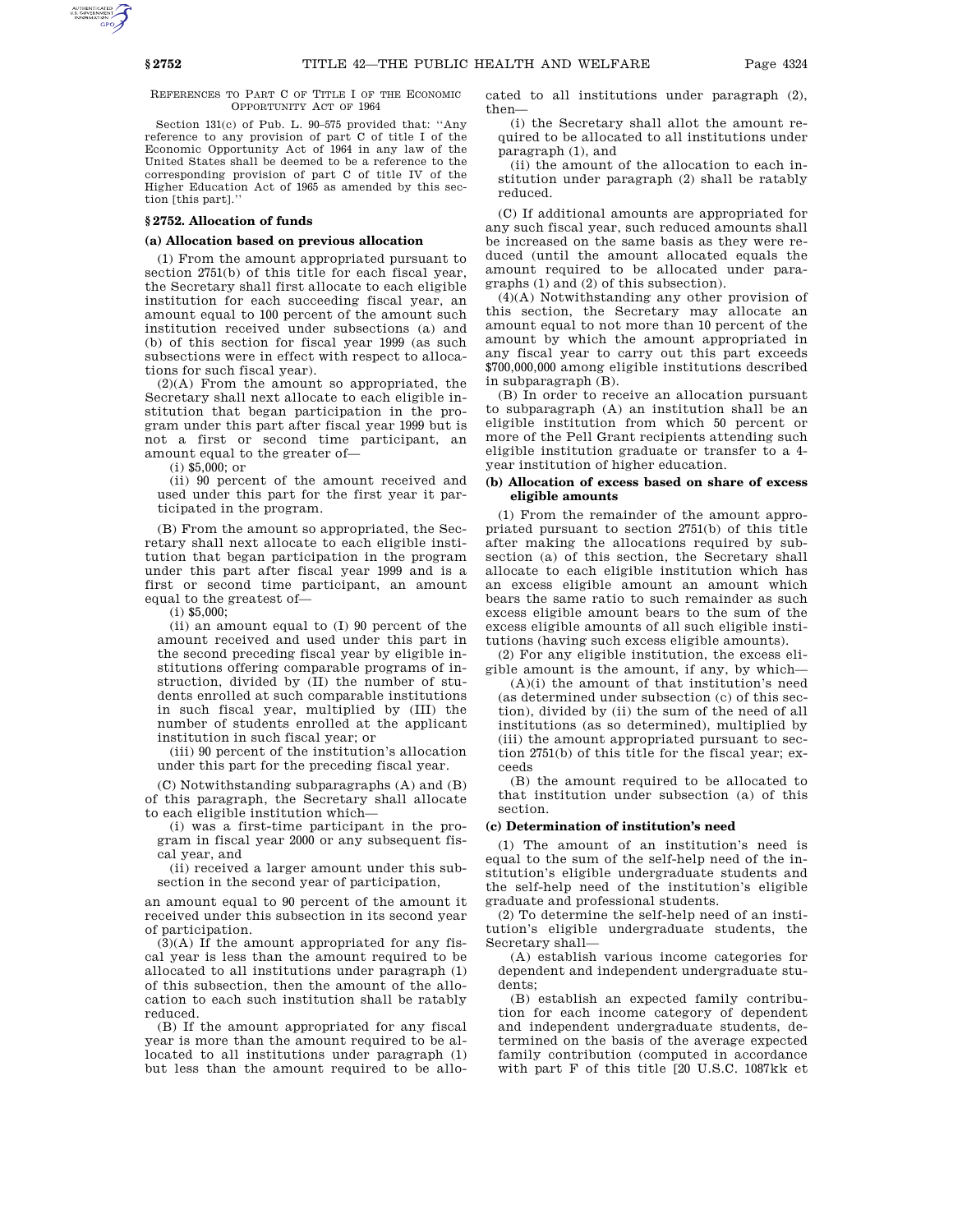seq.]) of a representative sample within each income category for the second preceding fiscal year;

(C) compute 25 percent of the average cost of attendance for all undergraduate students;

(D) multiply the number of eligible dependent students in each income category by the lesser of—

(i) 25 percent of the average cost of attendance for all undergraduate students determined under subparagraph (C); or

(ii) the average cost of attendance for all undergraduate students minus the expected family contribution determined under subparagraph (B) for that income category, except that the amount computed by such subtraction shall not be less than zero;

(E) add the amounts determined under subparagraph (D) for each income category of dependent students; and

(F) multiply the number of eligible independent students in each income category by the lesser of—

(i) 25 percent of the average cost of attendance for all undergraduate students determined under subparagraph (C); or

(ii) the average cost of attendance for all undergraduate students minus the expected family contribution determined under subparagraph (B) for that income category, except that the amount computed by such subtraction for any income category shall not be less than zero;

(G) add the amounts determined under subparagraph (F) for each income category of independent students; and

(H) add the amounts determined under subparagraphs (E) and (G).

(3) To determine the self-help need of an institution's eligible graduate and professional students, the Secretary shall—

(A) establish various income categories of graduate and professional students;

(B) establish an expected family contribution for each income category of graduate and professional students, determined on the basis of the average expected family contribution (computed in accordance with part F of this title [20 U.S.C. 1087kk et seq.]) of a representative sample within each income category for the second preceding fiscal year;

(C) determine the average cost of attendance for all graduate and professional students;

(D) subtract from the average cost of attendance for all graduate and professional students (determined under subparagraph (C)), the expected family contribution (determined under subparagraph (B)) for each income category, except that the amount computed by such subtraction for any income category shall not be less than zero;

(E) multiply the amounts determined under subparagraph (D) by the number of eligible students in each category; and

(F) add the amounts determined under subparagraph (E) of this paragraph for each income category.

 $(4)(A)$  For purposes of paragraphs  $(2)$  and  $(3)$ , the term ''average cost of attendance'' means

the average of the attendance costs for undergraduate students and for graduate and professional students, which shall include (i) tuition and fees determined in accordance with subparagraph (B), (ii) standard living expenses determined in accordance with subparagraph (C), and (iii) books and supplies determined in accordance with subparagraph (D).

(B) The average undergraduate and graduate and professional tuition and fees described in subparagraph (A)(i) shall be computed on the basis of information reported by the institution to the Secretary, which shall include (i) total revenue received by the institution from undergraduate and graduate tuition and fees for the second year preceding the year for which it is applying for an allocation, and (ii) the institution's enrollment for such second preceding year.

(C) The standard living expense described in subparagraph  $(A)(ii)$  is equal to 150 percent of the difference between the income protection allowance for a family of five with one in college and the income protection allowance for a family of six with one in college for a single independent student.

(D) The allowance for books and supplies described in subparagraph  $(A)(iii)$  is equal to \$600.

# **(d) Reallocation of excess allocations**

(1) If institutions return to the Secretary any portion of the sums allocated to such institutions under this section for any fiscal year, the Secretary shall reallot such excess to eligible institutions which used at least 5 percent of the total amount of funds granted to such institution under this section to compensate students employed in tutoring in reading and family literacy activities in the preceding fiscal year. Such excess funds shall be reallotted to institutions which qualify under this subsection on the same basis as excess eligible amounts are allocated to institutions pursuant to subsection (b) of this section. Funds received by institutions pursuant to this subsection shall be used to compensate students employed in community service.

(2) If, under paragraph (1) of this subsection, an institution returns more than 10 percent of its allocation, the institution's allocation for the next fiscal year shall be reduced by the amount returned. The Secretary may waive this paragraph for a specific institution if the Secretary finds that enforcing this paragraph would be contrary to the interest of the program.

# **(e) Filing deadlines**

The Secretary shall, from time to time, set dates before which institutions must file applications for allocations under this part.

(Pub. L. 89–329, title IV, §442, formerly title I, §142, as added, renumbered, and amended Pub. L. 90–575, title I, §§131(a), (b)(1), (3), 133(a), 135, Oct. 16, 1968, 82 Stat. 1028, 1029; Pub. L. 92–318, title I, §135B, June 23, 1972, 86 Stat. 270; Pub. L. 96–374, title IV, §§432, 433, title XIII, §1391(a)(1), Oct. 3, 1980, 94 Stat. 1433, 1503; Pub. L. 99–498, title IV, §403(a), Oct. 17, 1986, 100 Stat. 1429; Pub. L. 100–50, §11(a), June 3, 1987, 101 Stat. 348; Pub. L. 102–325, title IV, §442, July 23, 1992, 106 Stat. 564; Pub. L. 103–208, §2(d)(1), (2), Dec. 20, 1993, 107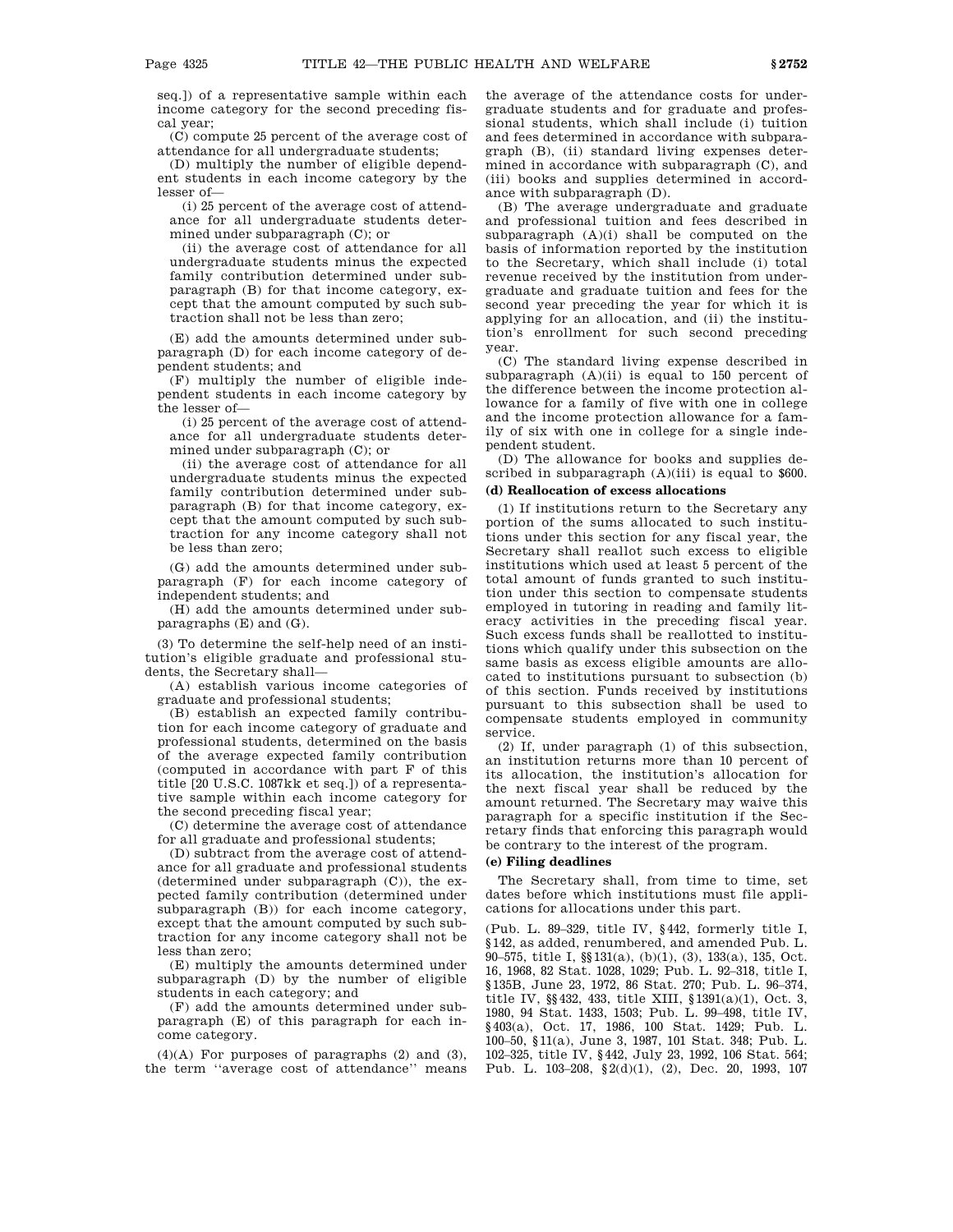Stat. 2470; Pub. L. 105–244, title IV, §442(a), (b), Oct. 7, 1998, 112 Stat. 1712; Pub. L. 110–315, title IV, §442, Aug. 14, 2008, 122 Stat. 3258.)

## REFERENCES IN TEXT

Part F of this title, referred to in subsec.  $(c)(2)(B)$ , (3)(B), means part F of title IV of Pub. L. 89–329, Nov. 8, 1965, 79 Stat. 1219, as amended, known as the Higher Education Act of 1965. Part F of title IV of such Act is classified generally to part E (§1087kk et seq.) of subchapter IV of chapter 28 of Title 20, Education. For complete classification of this Act to the Code, see Short Title note set out under section 1001 of Title 20 and Tables.

#### **CODIFICATION**

Section was originally enacted as section 122 of the Economic Opportunity Act of 1964, Pub. L. 88–452, title I, Aug. 20, 1964, 78 Stat. 514. As such, it had been amended by Pub. L. 89–329, title IV, §441(1), Nov. 8, 1965, 79 Stat. 1249, and renumbered section 142 by Pub. L. 90–222, title I, §111(a), Dec. 23, 1967, 81 Stat. 726.

Under Pub. L. 90–575, title I, §131(a), Oct. 16, 1968, 82 Stat. 1028, section was transferred along with the remainder of Part C of title I of the Economic Opportunity Act of 1964, Pub. L. 88–452, and inserted as Part C of title IV of the Higher Education Act of 1965, Pub. L. 89–329. Former Part C of title IV of Pub. L. 89–329, as originally enacted, comprising sections 441 and 442 thereof, was stricken to accommodate the transferal but the amendment of this section by section 441(1) of Pub. L. 89–329 has not been stricken. For amendment of section in addition to the transfers and redesignations treated above, see 1968 Amendment note below.

### **AMENDMENTS**

2008—Subsec. (c)(4)(D). Pub. L. 110–315 substituted ''\$600'' for ''\$450''.

1998—Subsec. (a)(1). Pub. L. 105–244, §442(a)(1), substituted ''received under subsections (a) and (b) of this section for fiscal year 1999 (as such subsections were in effect with respect to allocations for such fiscal year)'' for ''received and used under this part for fiscal year 1985''.

Subsec. (a)(2)(A), (B). Pub. L. 105–244, §442(a)(2)(A), substituted "1999" for "1985" in introductory provisions.

Subsec. (a)(2)(C)(i). Pub. L. 105–244, §442(a)(2)(B), substituted ''2000'' for ''1986''.

Subsec. (b). Pub. L. 105–244, §442(b)(1), (2), redesignated subsec. (c) as (b), and struck out heading and text of former subsec. (b). Text read as follows: ''From onequarter of the remainder of the amount appropriated pursuant to section 2751(b) of this title for any fiscal year (after making the allocations required by subsection (a) of this section), the Secretary shall allocate to each eligible institution an amount which bears the same ratio to such one-quarter as the amount the eligible institution receives for such fiscal year under subsection (a) of this section bears to the amount all such institutions receive under such subsection (a) of this section.''

Subsec. (b)(1). Pub. L. 105–244, §442(b)(3), struck out ''three-quarters of'' after ''From''.

Subsec. (b)(2)(A)(i). Pub. L. 105–244, §442(b)(4), substituted "subsection (c)" for "subsection (d)".

Subsec. (c). Pub. L. 105–244, §442(b)(2), redesignated subsec. (d) as (c). Former subsec. (c) redesignated (b).

Subsec. (c)(3). Pub. L. 105–244, §442(b)(5), struck out ''the Secretary, for academic year 1988–1989 shall use the procedures employed for academic year 1986–1987, and, for any subsequent academic years,'' after ''professional students,'' in introductory provisions.

Subsec. (d). Pub. L. 105–244, §442(b)(2), redesignated subsec. (e) as (d). Former subsec. (d) redesignated (c).

Subsec. (d)(1). Pub. L. 105–244,  $\S\,442(\mathrm{b})(6),$  substituted ''5 percent'' for ''10 percent'', ''in tutoring in reading and family literacy activities in'' for ''in community service in", and "subsection (b)" for "subsection (c)".

Subsecs. (e), (f). Pub. L. 105–244, §442(b)(2), redesignated subsec. (f) as (e). Former subsec. (e) redesignated (d).

1993—Subsec. (d)(4)(C). Pub. L. 103–208, §2(d)(1), substituted ''150 percent of the difference between the income protection allowance for a family of five with one in college and the income protection allowance for a family of six with one in college'' for ''three-fourths in the Pell Grant family size offset''.

Subsec. (e). Pub. L. 103–208, §2(d)(2), designated existing provisions as par. (1) and added par. (2).

1992—Subsec. (a)(4). Pub. L. 102–325, §442(a), added par. (4).

Subsec. (e). Pub. L. 102–325, §442(b), amended subsec. (e) generally. Prior to amendment, subsec. (e) read as follows:

''(1) If an institution returns to the Secretary any portion of the sums allocated to such institution under this section for any fiscal year the Secretary shall reallocate such excess in accordance with paragraph (2). Any sums reallocated under this subsection may be used in accordance with section 2755(a)(2) of this title.

''(2) The Secretary shall reallot not to exceed 25 percent of the amount available pursuant to paragraph (1) to eligible institutions for use in initiating, improving, and expanding programs of community service-learning conducted in accordance with section 2756a of this title. The Secretary shall allocate the remainder of the amounts available pursuant to paragraph (1) to eligible institutions based upon the criteria described in section 2756a(c) of this title.''

1987—Subsec. (e)(2). Pub. L. 100–50, substituted ''not to exceed 25 percent'' for ''25 percent'' and ''section 2756a(c) of this title'' for ''subsection (c) of this section'', and made technical amendment to reference to section 2756a of this title to correct numerical designation of corresponding section of original act.

1986—Pub. L. 99–498 amended section generally, substituting provisions relating to allocation of funds for provisions relating to allotments to States.

1980—Subsec. (a). Pub. L. 96–374, §§432(1)–(3), 1391(a)(1), substituted ''Secretary'' for ''Commissioner'' in provisions preceding cl. (1), substituted ''1 per centum'' for ''2 per centum'' and struck out reference to Puerto Rico in cl. (1), and substituted ''subsection (f) of this section'' for "subsection (e) of this section" in cl. (2).

Subsecs. (b)(1), (2), (c). Pub. L. 96–374, §1391(a)(1), substituted ''Secretary'' for ''Commissioner''.

Subsec. (d). Pub. L. 96–374, §§432(4), 433, designated existing provisions as par. (1), inserted ''except that the Secretary shall give preference for the first 50 per centum of such reallotments to eligible institutions for use for initiating, improving, and expanding programs of cooperative education in accordance with title VIII of this Act'' after ''this Act'' and ''second'' after ''until the close of the'' and substituted ''Secretary'' for

''Commissioner'', and added par. (2). Subsec. (e). Pub. L. 96–374, §432(5), struck out reference to Puerto Rico.

Subsec. (f). Pub. L. 96–374, §1391(a)(1), substituted 'Secretary'' for "Commissioner"

1972—Subsec. (a). Pub. L. 92–318, §135B(a)(2), substituted ''Ninety per centum of the remainder'' for ''The remainder''.

Subsecs. (c) to (f). Pub. L. 92–318, §135B(a)(2), added subsec. (c) and redesignated former subsecs. (c) to (e) as (d) to (f), respectively.

1968—Subsec. (a). Pub. L. 90–575, §§131(b)(3), 135(a), struck out reference to reservation of an amount needed for making grants under section 2753 of this title and inserted reference to reservation of amount provided by subsec. (e).

Subsec. (c). Pub. L. 90–575, §133(a), substituted ''eligible institution'' for ''institution of higher education''. Subsec. (e). Pub. L. 90–575, §135(b), added subsec. (e).

EFFECTIVE DATE OF 1998 AMENDMENT

Pub. L. 105–244, title IV, §442(c), Oct. 7, 1998, 112 Stat. 1712, provided that: ''The amendments made by this section [amending this section] shall apply with re